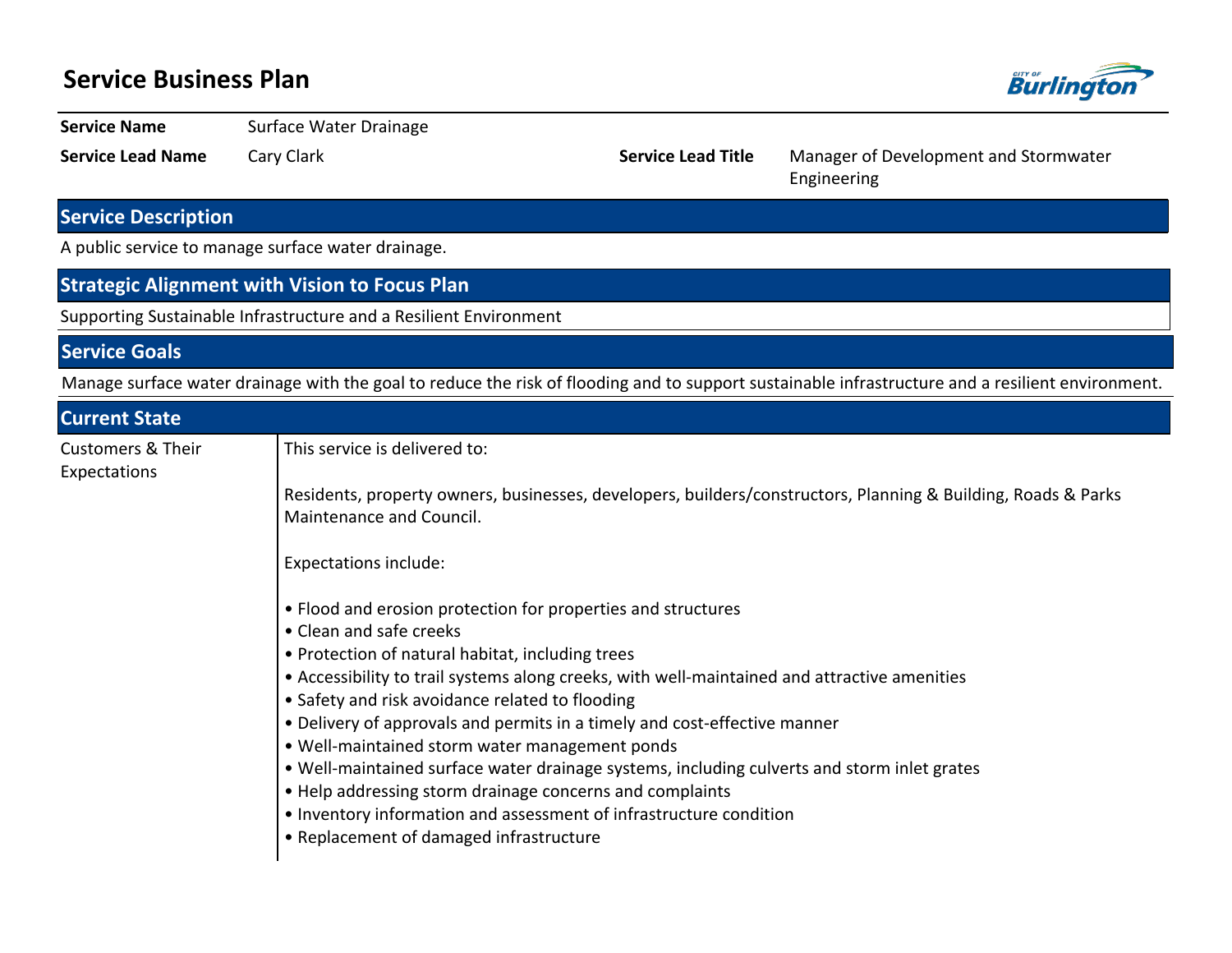|                                                           | • Good storm water quality                                                                                                                                                                                                                                                                                                              |  |  |  |  |  |  |
|-----------------------------------------------------------|-----------------------------------------------------------------------------------------------------------------------------------------------------------------------------------------------------------------------------------------------------------------------------------------------------------------------------------------|--|--|--|--|--|--|
|                                                           | · Professionalism, expertise, innovation and education.                                                                                                                                                                                                                                                                                 |  |  |  |  |  |  |
| <b>Existing Service Delivery</b>                          | The existing surface water drainage systems include:                                                                                                                                                                                                                                                                                    |  |  |  |  |  |  |
|                                                           | • 11 major creeks and several minor creeks within the urban boundary, totalling 93 kms.                                                                                                                                                                                                                                                 |  |  |  |  |  |  |
|                                                           | • 1350 rural area culverts (16,000 m)                                                                                                                                                                                                                                                                                                   |  |  |  |  |  |  |
|                                                           | · 900 urban area culverts (13,000 m)                                                                                                                                                                                                                                                                                                    |  |  |  |  |  |  |
|                                                           | • 15,600 catchbasins                                                                                                                                                                                                                                                                                                                    |  |  |  |  |  |  |
|                                                           | • 27 storm water management ponds owned by the City                                                                                                                                                                                                                                                                                     |  |  |  |  |  |  |
|                                                           | • 14 City-owned oil and grit separator manholes.                                                                                                                                                                                                                                                                                        |  |  |  |  |  |  |
|                                                           | This service is delivered in coordination with the Design & Construction and Asset Management sections of the<br>Capital Works Department, Roads, Parks and Forestry (RPF), Halton Region, Conservation Halton, Niagara                                                                                                                 |  |  |  |  |  |  |
|                                                           | Escarpment Commission, Ministry of Environment & Climate Change, Ministry of Natural Resources and Department<br>of Fisheries & Oceans.                                                                                                                                                                                                 |  |  |  |  |  |  |
|                                                           | The service provides:                                                                                                                                                                                                                                                                                                                   |  |  |  |  |  |  |
|                                                           | . Planning, design, construction, permits and inspection of surface water drainage systems<br>• Assistance to residents and property owners in addressing concerns/complaints regarding drainage issues<br>• Maintenance of creeks, road allowance drainage, catchbasins, storm inlet structures and oil and grit separator<br>manholes |  |  |  |  |  |  |
|                                                           | • Site alteration review, permits, inspection and enforcement                                                                                                                                                                                                                                                                           |  |  |  |  |  |  |
|                                                           | • In partnership with the Asset Management Service, collecting inventory information and assessing infrastructure<br>condition for data management                                                                                                                                                                                      |  |  |  |  |  |  |
|                                                           | • Infrastructure renewal of storm sewers through road reconstruction projects, accomplished as a customer of<br>Roads and Structures - Design and Construction for design of roads and storm sewers.                                                                                                                                    |  |  |  |  |  |  |
| <b>Existing Customer</b><br>Engagement Tools /<br>Methods | In person, telephone, 311, email, mail, City website, social media, newspapers, radio, television, media releases,<br>public open houses, committee and Council reports.                                                                                                                                                                |  |  |  |  |  |  |
| Is this Service Provincially<br>Legislated?               | N/A<br>No                                                                                                                                                                                                                                                                                                                               |  |  |  |  |  |  |
| For this Service are there<br><b>Approved Service</b>     | Conservation Authorities Act, Ontario Regulation 162/06, Department of Fisheries and Oceans Act, Canadian<br>Yes<br>Environmental Protection Act Drainage By-law 56 2007, Site Alteration By-law 64-2014                                                                                                                                |  |  |  |  |  |  |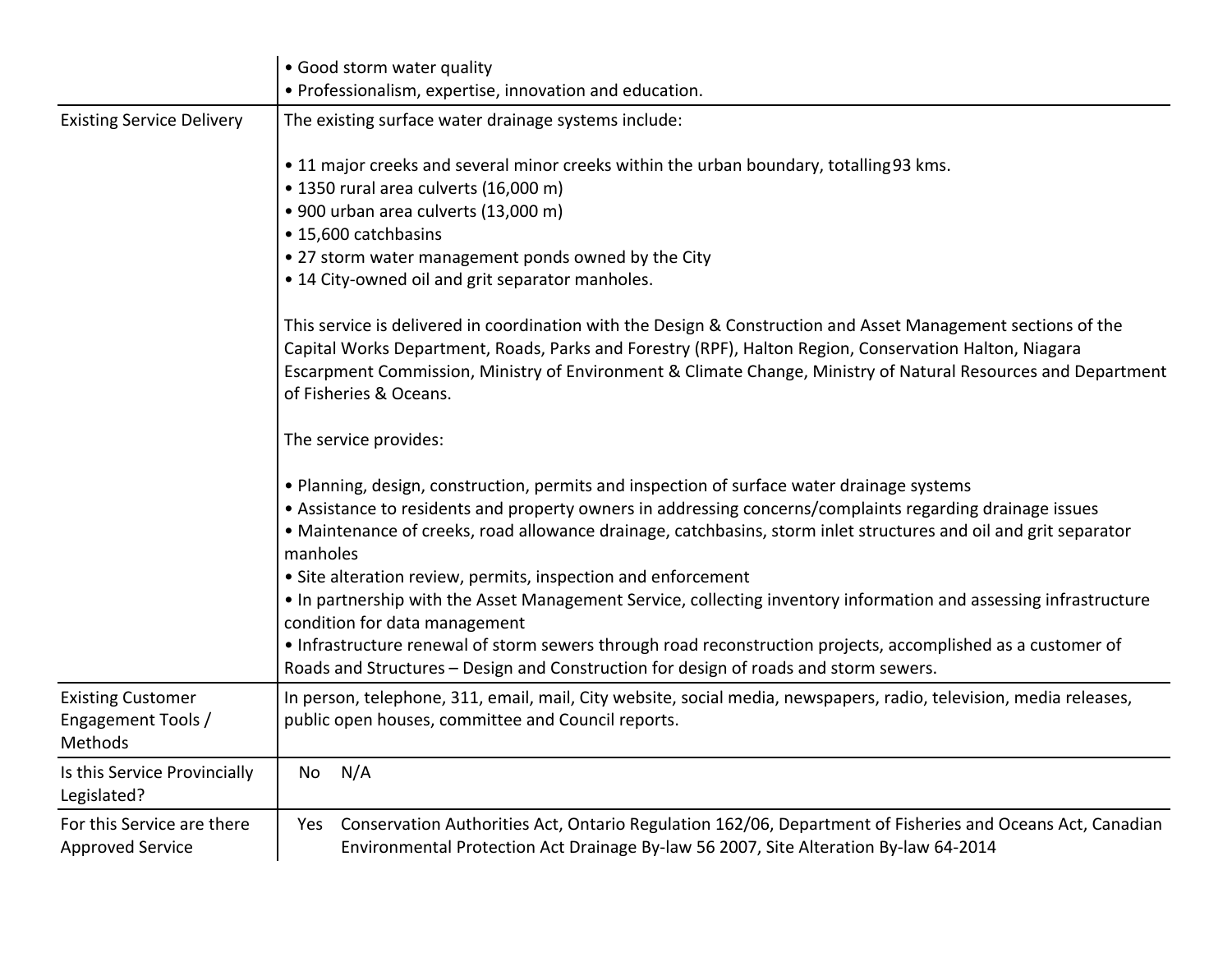| Standards? |  |
|------------|--|
|------------|--|

| <b>Programs</b>                                                                                                |                                                                                                                                                                                                                                                 |
|----------------------------------------------------------------------------------------------------------------|-------------------------------------------------------------------------------------------------------------------------------------------------------------------------------------------------------------------------------------------------|
| Surface Water Drainage<br>Project Management-<br>creeks, ditches, storm water<br>management ponds,<br>culverts | Oversee design, tendering, project management, contract administration and construction inspection of creek<br>erosion rehabilitation projects, storm water management pond cleanouts, minor drainage improvements and<br>culvert replacements. |
| Maintenance of Surface<br>Water Drainage Systems                                                               | Inspect and maintain creeks clear of debris and blockages. Addressing drainage issues on City-owned road<br>allowances and open spaces. Repairs are undertaken by RPM crews or where necessary by outside contractors.                          |
| <b>Resident Drainage</b><br><b>Customer Service</b>                                                            | According to By-law 17-2018, address concerns/complaints from residents regarding storm water drainage. Inspect<br>and assess issues. Make recommendations for actions where the City has responsibility.                                       |
| <b>Storm Water Management</b><br>Design Review (for new<br>development applications)                           | Provide storm water management design review services for new development applications. This is done in<br>coordination with the Community Design and Development Review service.                                                               |
| <b>Site Alteration Permitting</b><br>and Administration                                                        | According to By-law 64-2014, provide site assessments, review of applications, issuance of permits, inspections and<br>enforcement.                                                                                                             |
| Storm Sewer Discharge                                                                                          | According to By-law 86-2002, provide site assessments, review of applications, issuance of approval, inspections,<br>coordination of spills investigations with RPF and Halton Region and enforcement.                                          |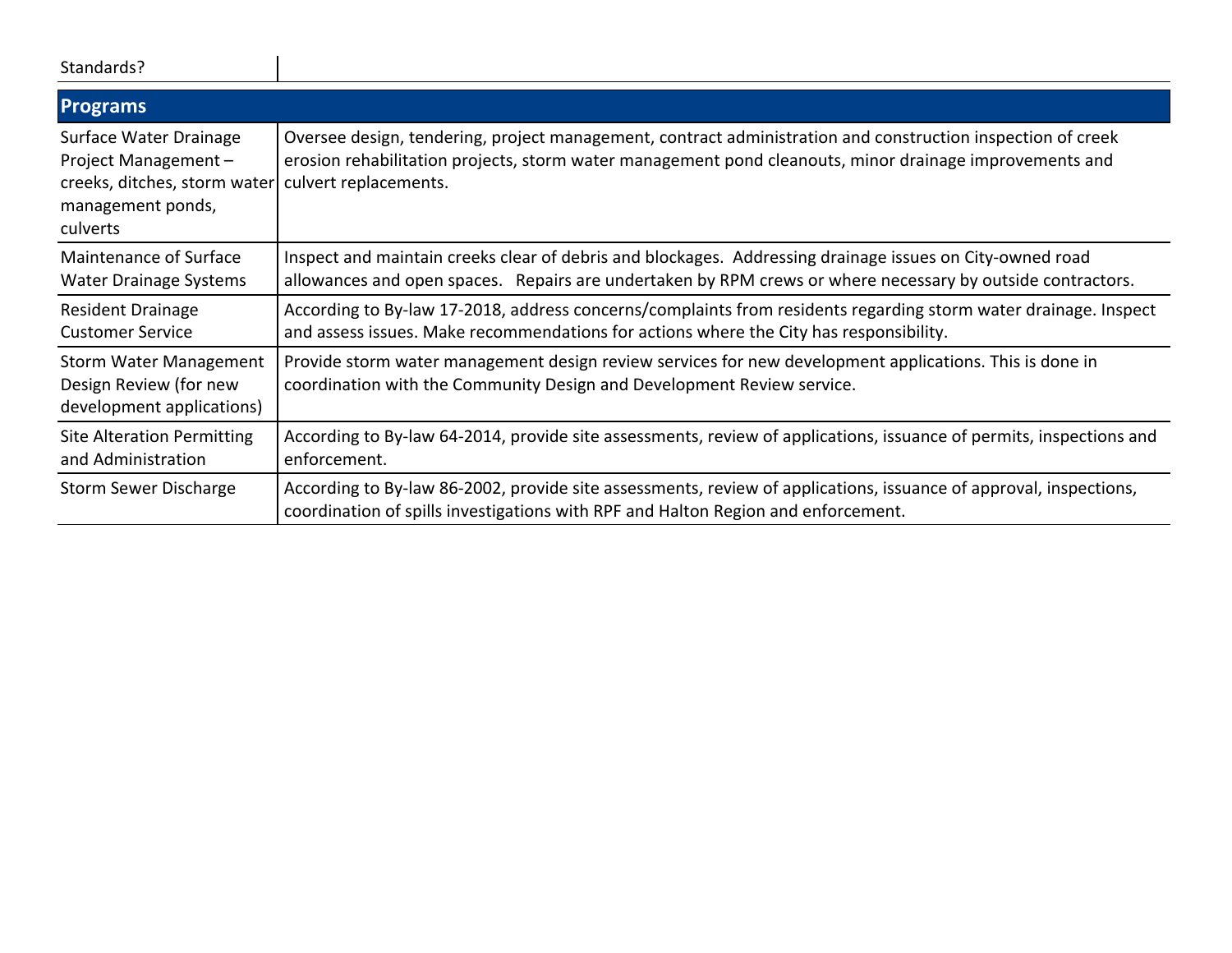#### **Recent Continuous Improvement Initiatives**

On August 4, 2014 the City of Burlington experienced a major rain storm that caused extensive flooding. Council approved the addition of \$20M to the Storm Water Capital Budget over the next 10 years for infrastructure upgrades to mitigate flood risks. The design and construction of flood mitigation projects to reduce the risk of flooding have commenced.

Flood Mitigation creek improvements have been completed on Tuck Creek with the replacement of the Regal Road bridge and flow capacity improvements to the creek channel (Phase 1). Phase 2 construction is commencing in late 2019 with the creek improvements north and south of New Street.

Erosion protection and flood mitigation works on No.8 Sideroad as well as multiple rural culvert replacements have taken place in 2019 to improve drainage and flow conveyance to reduce the risk of roadway flooding.

Shoreline protection repairs took place in 2019 as a result of the record high water levels in Lake Ontario. This Climate Change impact is being assessed to develop a shoreline protection program.

The Creek Condition and Assessment Survey report of urban creeks was completed in March 2016. This provided updated creek erosion, infrastructure and debris details. This data is being used to prioritize future creek improvement projects. An additional Interim visual inspection was completed of all urban creeks in the Spring of 2019 to provide data between the comprehensive assessment, which is done every 5-6 years.

#### **Environmental Considerations**

Climate Change is impacting our weather. In order to address this impact, we are updating our Stormwater Design Standards. This includes modification of our storm design criteria and the implementation Low Impact Development design concepts.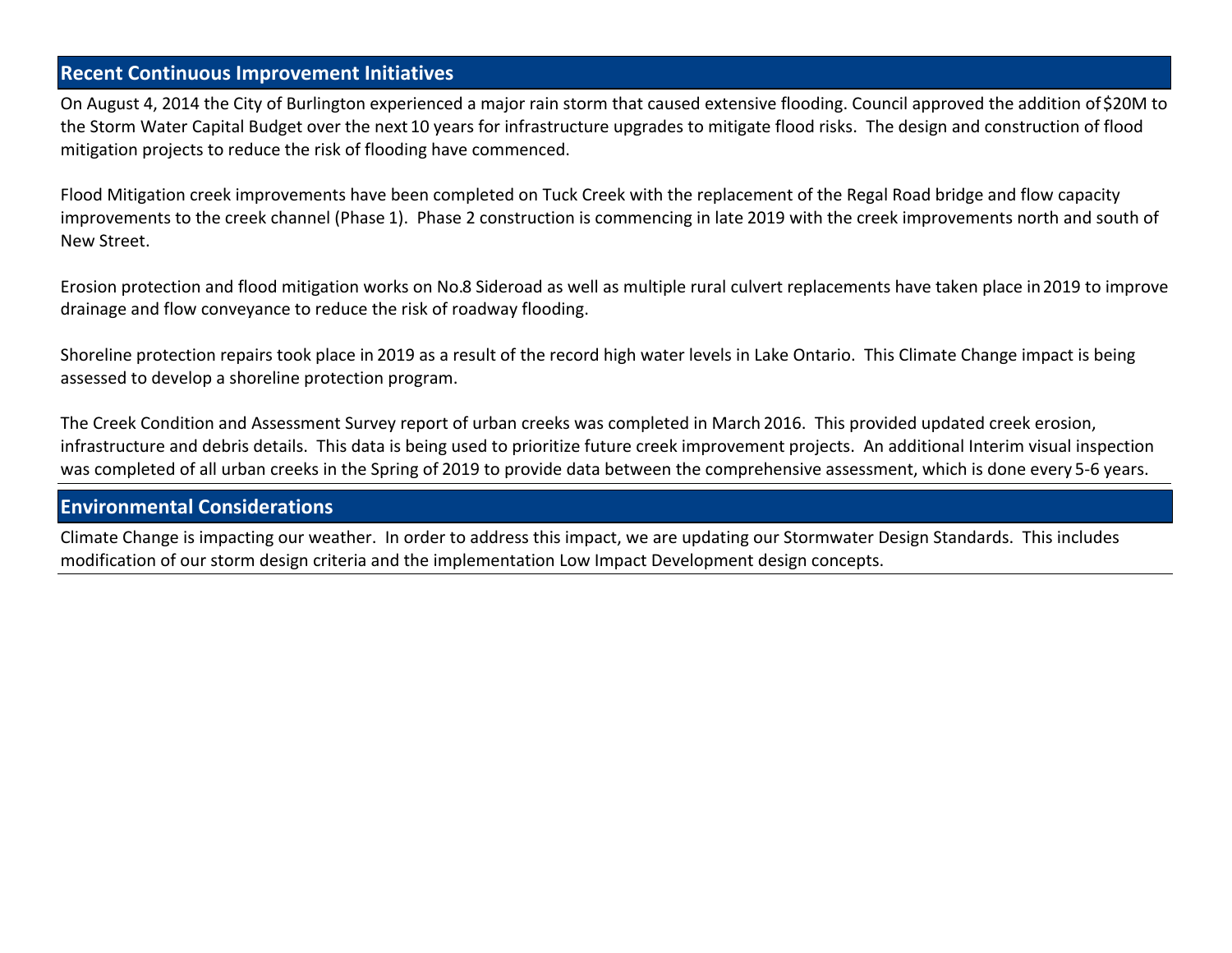| <b>Emerging Opportunities and Anticipated Risks</b>                                                   |                                                                                                                                                                                                                                                                                                                                                 |                          |  |  |  |  |  |
|-------------------------------------------------------------------------------------------------------|-------------------------------------------------------------------------------------------------------------------------------------------------------------------------------------------------------------------------------------------------------------------------------------------------------------------------------------------------|--------------------------|--|--|--|--|--|
| <b>Emerging Opportunities</b>                                                                         | - New approaches to climate change modelling.<br>- Improved communication with residents through public engagement, updates on City website, and social media.                                                                                                                                                                                  |                          |  |  |  |  |  |
|                                                                                                       | LIDAR topographic survey data is now available to the City of Burlington. This provides us with improved<br>topographic mapping and elevation data for stormwater and creek modelling as well as floodplain mapping.<br>Consideration of LID opportunities in proposed developments and capital projects.                                       |                          |  |  |  |  |  |
|                                                                                                       |                                                                                                                                                                                                                                                                                                                                                 |                          |  |  |  |  |  |
|                                                                                                       | Initiating a Municipal Natural Asset Initiative for Grindstone Creek, in partnership with Conservation Halton, City of<br>Hamilton and Royal Botanical Gardens. We will coordinate with our Asset Management group to assess the value of<br>our natural watershed assets and to work towards inclusion in our city-wide Asset Management Plan. |                          |  |  |  |  |  |
| <b>Anticipated Risks</b>                                                                              | • Increasing flood risks to the City and private property owners due to climate change.<br>• Aging storm water infrastructure increases the need for funding of repairs and replacements.                                                                                                                                                       |                          |  |  |  |  |  |
| <b>Enterprise Risk</b><br>Considerations                                                              | Climate Change - Increasing number of severe weather events                                                                                                                                                                                                                                                                                     |                          |  |  |  |  |  |
| <b>Service Initiatives</b>                                                                            |                                                                                                                                                                                                                                                                                                                                                 | <b>Target Completion</b> |  |  |  |  |  |
| Update the Stormwater Design Standards manual                                                         | Dec 2019                                                                                                                                                                                                                                                                                                                                        |                          |  |  |  |  |  |
| Completion of the Phase 2 Tuck Creek Flood Mitigation project                                         | Dec 2020                                                                                                                                                                                                                                                                                                                                        |                          |  |  |  |  |  |
| Construction of Phase 3 of the Tuck Creek Flood Mitigation project                                    | Dec 2021                                                                                                                                                                                                                                                                                                                                        |                          |  |  |  |  |  |
| Construction of Phase 4 Roseland Creek Erosion & Flood Mitigation project                             | Aug 2020                                                                                                                                                                                                                                                                                                                                        |                          |  |  |  |  |  |
| Coordinate with MTO on major QEW/403 improvements to ensure stormwater requirements are incorporated. | Dec 2020                                                                                                                                                                                                                                                                                                                                        |                          |  |  |  |  |  |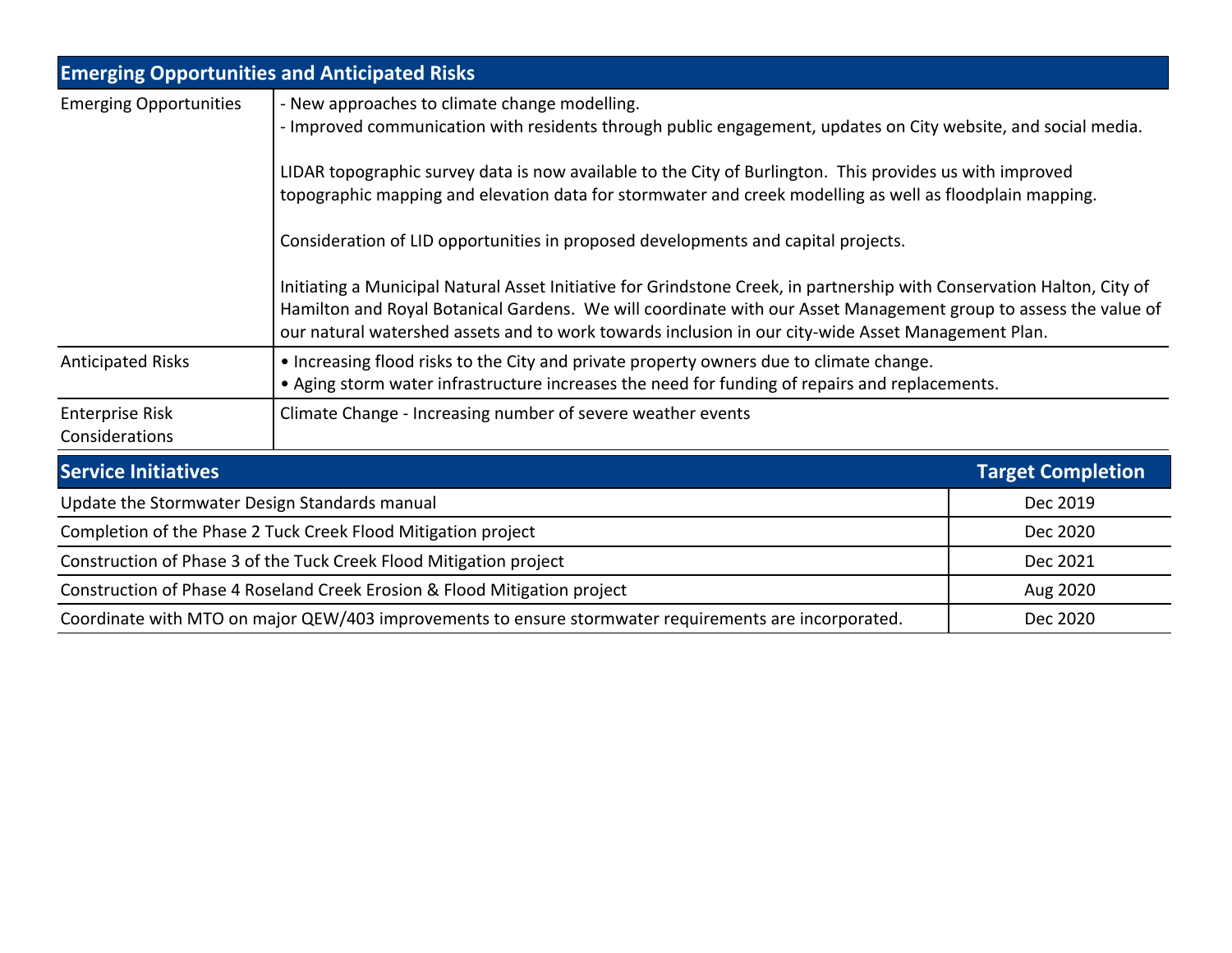# **MEASURING SUCCESS**

#### **How much did we do?**

| <b>Performance Measurement</b>                                                                                                                                 | 2015   | 2016   | 2017           | 2018   | 2019     | 2020            | 2021            | 2022            |
|----------------------------------------------------------------------------------------------------------------------------------------------------------------|--------|--------|----------------|--------|----------|-----------------|-----------------|-----------------|
|                                                                                                                                                                | Actual | Actual | Actual         | Actual | Forecast | <b>Forecast</b> | <b>Forecast</b> | <b>Forecast</b> |
| Length of creek erosion control<br>repairs completed (km)<br>(existing 93km of urban creek)                                                                    | 0.39   | 0.07   | 1.98           | 1.22   | 0.94     | 0.98            | 1.19            | 1.27            |
| Number of storm water<br>management ponds cleaned<br>out (existing 27 ponds)                                                                                   |        | 1      | $\mathfrak{p}$ | 1      |          | 1               | $\mathfrak{p}$  | $\mathcal{L}$   |
| Number of rural culverts<br>replaced by Roads and Parks<br>Maintenance and<br>Development & Environmental<br>Engineering (1350 rural<br>culverts = $16,000m$ ) | 18     | 21     | 24             | 31     | 38       | 25              | 25              | 25              |

#### **How well did we do it?**

| <b>Performance Measurement</b> | Funding for Annual Storm Water Capital Budget (\$ millions)                           |  |  |  |  |
|--------------------------------|---------------------------------------------------------------------------------------|--|--|--|--|
| Story behind the data          | Based on the approved 2019 Capital Budget & 2020-28 Capital Forecast. Major Flood     |  |  |  |  |
|                                | Mitigation construction projects began 2018 with the reconstruction of the Regal Road |  |  |  |  |
|                                | Tuck Creek bridge. Continue considering infrastructure for flood mitigation           |  |  |  |  |
|                                | improvements. Continue erosion control improvements to increase the Creek Condition   |  |  |  |  |
|                                | Index.                                                                                |  |  |  |  |



**Performance Measurement** Storm Water Management Pond Condition Rating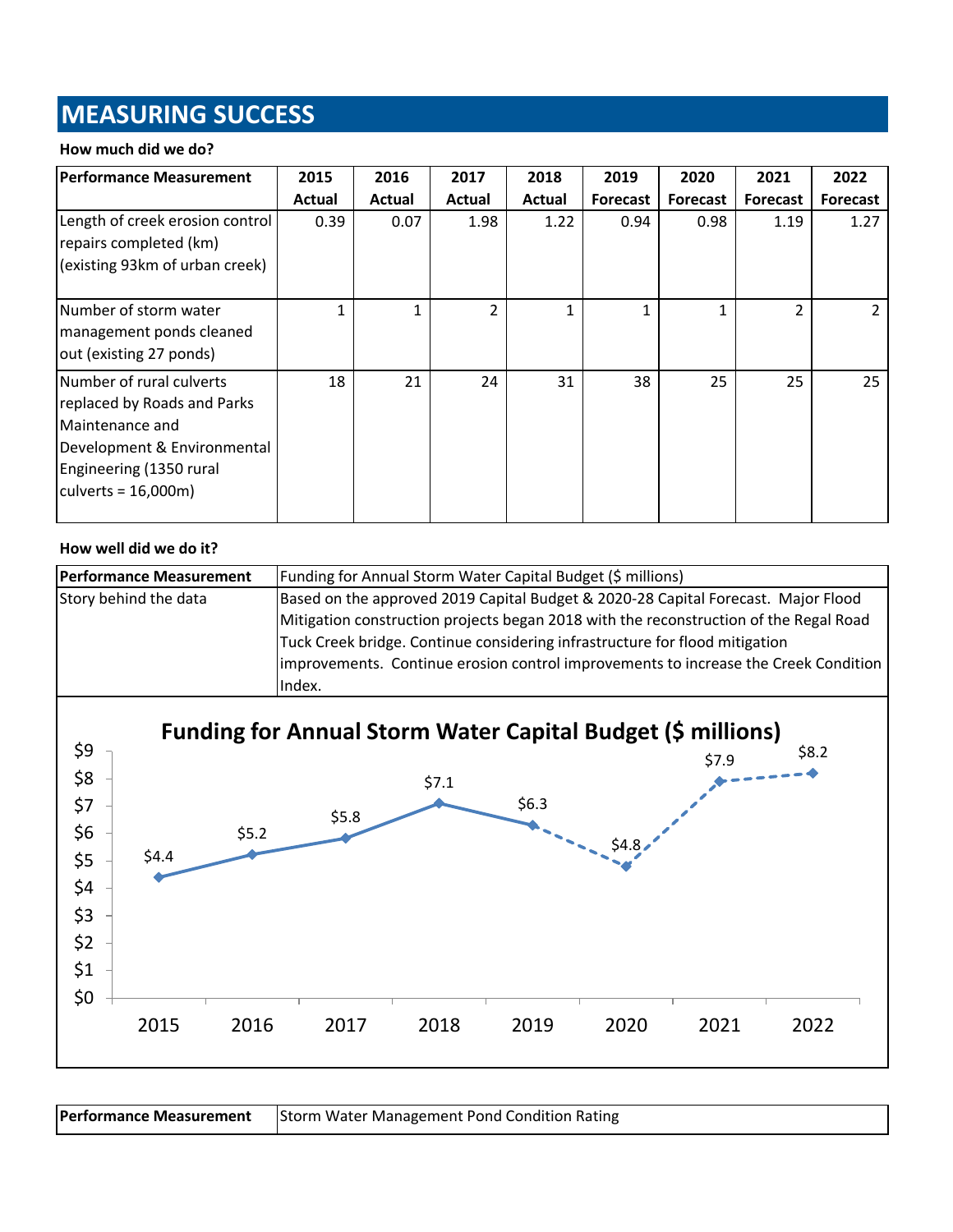

| Performance Measurement | Oil and Grit Separator Manhole Condition Rating                                                                                                                                                                                                                                                                                                                                                                                                                                                                                                                                                                                                                                                                                                                                                                                                           |  |  |  |  |
|-------------------------|-----------------------------------------------------------------------------------------------------------------------------------------------------------------------------------------------------------------------------------------------------------------------------------------------------------------------------------------------------------------------------------------------------------------------------------------------------------------------------------------------------------------------------------------------------------------------------------------------------------------------------------------------------------------------------------------------------------------------------------------------------------------------------------------------------------------------------------------------------------|--|--|--|--|
| Story behind the data   | The administration of the maintenance program has been shifted from RPF to Capital<br>Works, to provide consistency with SWM Pond clean-out program. Further<br>investigation and a detailed inventory was completed in late 2018/early 2019. This<br>identified additional OGS locations. A complete condition assessment survey was<br>undertaken to establish and prioritize the new work program. We now have up-to-date<br>condition assessments which allow us to better plan the clean-out schedules and future<br>budgets. As a result of the additional OGS locations, the index for 2018 was corrected,<br>showing a significant reduction from last year's estimate of 87. This is a result of the<br>additional OGS locations. As we move forward in the program, the index will increase as<br>a result of the improved maintenance program. |  |  |  |  |